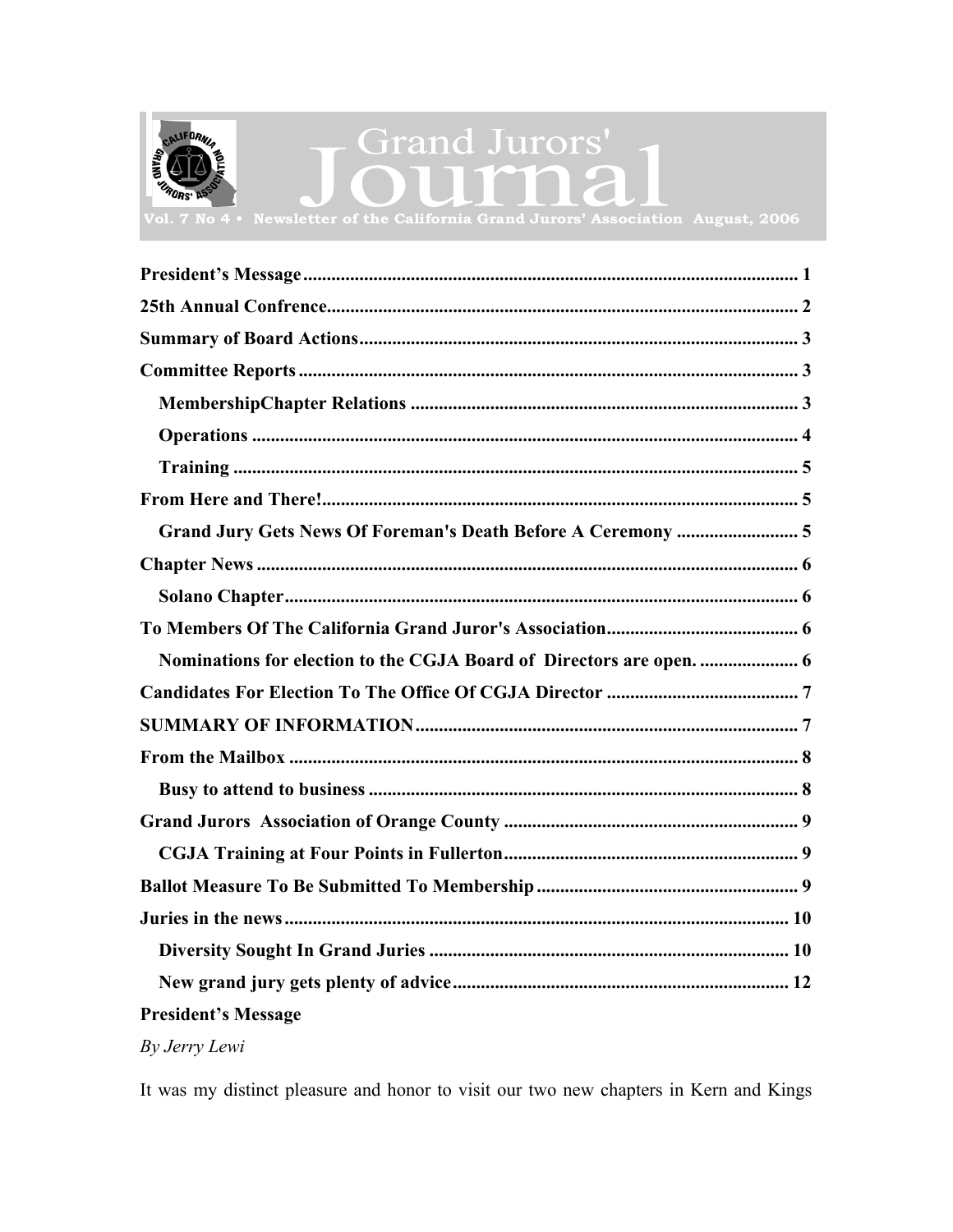<span id="page-1-0"></span>County and officially induct them into the association. Both groups are enthusiastic and look forward to a strong relationship with the association. It has been my pleasure to have fulfilled my goal of visiting every one of our now 12 chapters since taking this office. My statement at the time of my election that chapters are the one part of the organization I know least about has been corrected. It has been very interesting to note the differences in chapters throughout the state. I reiterate my plea to the chapters to please advise me or any Board member of what more the state association can do to improve the working relations with the chapters.

I am also pleased to welcome Ivor Thomas, Butte County, as our newest director. Ivor has been appointed to fill the unexpired term of Jack Simpson who resigned. Ivor has just finished his service as Foreman of the Butte County Grand Jury. He is eager to work wherever we need him and I am sure he will be an effective Board Member.

The training season will be complete by the time you receive this Journal. I was personally pleased that we had 65 trainees at Fullerton, the first time we have had a seminar "Below the Tehachapis" in nearly ten years. Hopefully we can continue that practice in future years. Training Chair Sherry Chesny estimates we will have trained over 600 new grand jurors this year. This would be our highest number in history. Sherry and her committee deserve great praise for their hard work that made this all happen.

Please notice the announcement about a ballot measure that you will receive along with your ballot for voting for directors. Please consider the issue carefully and vote on it.

# **25th ANNUAL CONFERENCE**

*By Harry Tully, committee chair* 

Sign up now for the  $25<sup>th</sup>$  Annual Conference October 19, 2006 and the Retreat for the Board of Directors October 20, 2006. There will be a tour of some Shasta County points of interest on October 18 at 3:00 PM followed by a no-host dinner at a Mexican restaurant. Details are available on-line <www.cgja.org> and in inserts in this *Journal.* 

The Conference Committee is soliciting public service announcements (PSAs) and other tools your jury has used to recruit jurors. We would like you to share these with the conference attendees in a panel discussion format. Please contact me at (530) 224-9961 or htully@aol.com to submit your entries.

I want to remind you of the many points of interest in this area including the Sundial Bridge, tours through Shasta Dam and Shasta Caverns. We hope you will come to the conference and stay a few extra days to enjoy the area. There is a shuttle service from the Redding Airport to the Red Lion Inn.

Conference committee chairman Harry Tully and members Bert Aarsen, Marcia Caranci, Mel Coster, Joan Day, Jean Hall, Karen Jahr, Duane Mason, Carole Quick and Norma Taylor are looking forward meeting you and welcoming you to our county.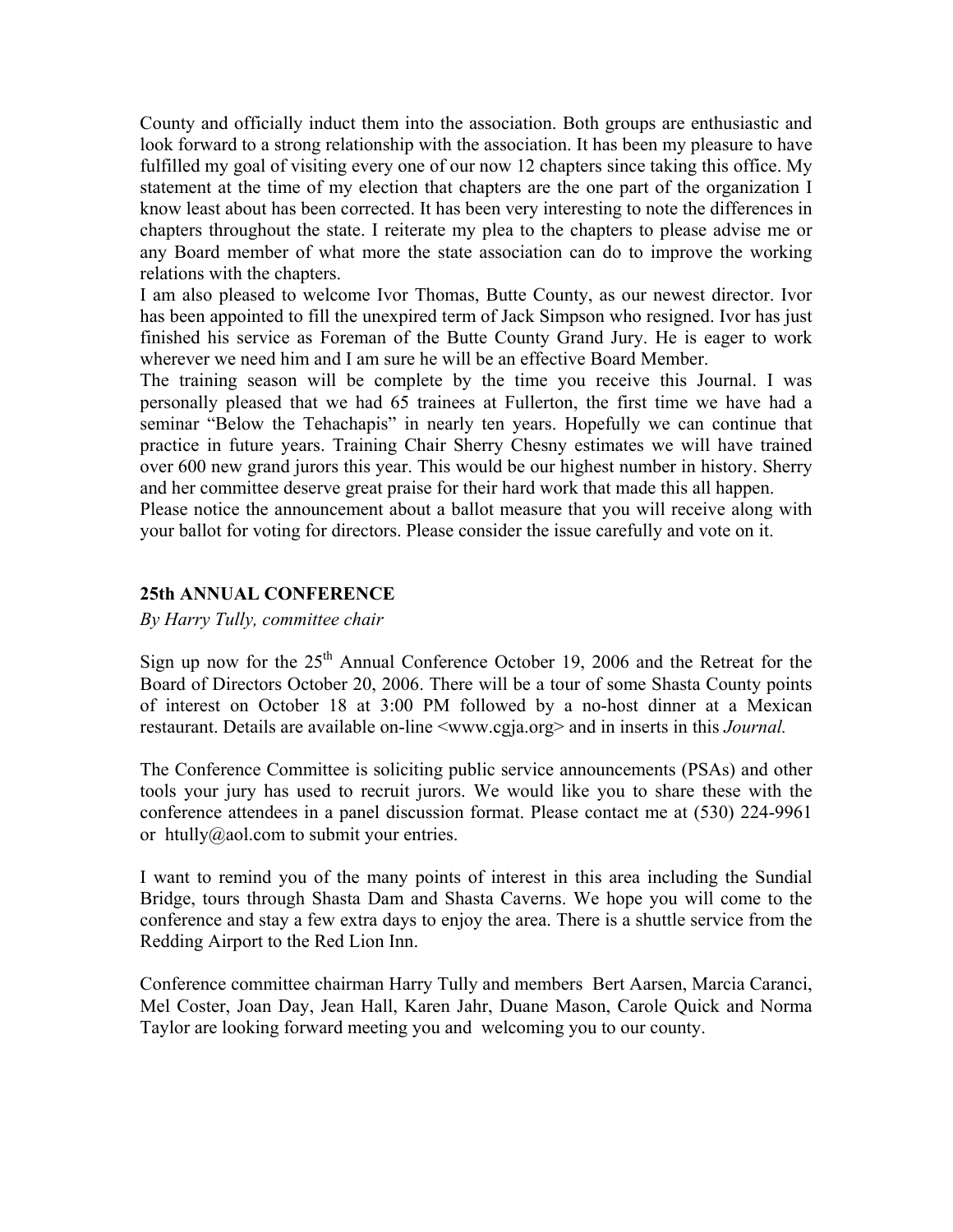# <span id="page-2-0"></span>**Summary of Board Actions**

The CGJA Board of Directors took the following Actions at the May 22, 2006 regular meeting

- The minutes of the February 27, 2006 special minutes were approved by a roll call vote.
- A motion to remove Director Jack Simpson was tabled to the July regular meeting so that the President can attempt to secure a written resignation from Director Simpson.
- Approved by voice vote that: (1) Guidelines for members attending Board meetings will be established along with the agenda posting on the Website (2) posting of an agenda would be followed by posting the approved minutes, each of which will be removed as new agendas and approved minutes are issued.
- Replace the current Section 5.304 b. of the P&P to read "The MRC is required to provide to the Nominations Committee in the election of members to serve on the Board of Directors as of a date specified by the Nominations Committee a list of CGJA members in good standing and eligible to vote. The MRC is also required to provide to any other CGJA committee a list of CGJA members in good standing and eligible to vote. The Chairperson of the MRC is charged with the responsibility to comply with provisions of California Code Section 6330 to provide copies of such lists of voting members when requested by a CGJA member in good standing to be used for the purpose of supporting a write-in candidate or taking a position on issues in other elections where the Board asks advice of the membership," was approved
- Approved the appointment of Angelo Rolando Award Committee.
- Approved to select co-parliamentarians from among the current directors. These individuals shall be nominated and elected by the Board as the first order of business at the July 25<sup>th</sup> meeting and shall immediately assume their roles.
- Approve a revised draft letter responding to a Letter to the Editor in the April Journal
- Approve distribution of the 2006 Compendium to the 58 grand juries at a charge equal to the approximate cost of the Compendium.

# **Committee Reports**

# *Membership Chapter Relations*

# *Owen Haxton, Chair*

It was reported in the last *Journal* that Kern County Chapter and Kings County Chapter received Board approval bringing the total of chapters to twelve. Then the question was posed Now, what county will be next? The response was soon in coming – A group of current and past jurors from Fresno County have indicated they wish to organize a chapter and apply to join CGJA and shortly after a similar group from San Benito County requested information on forming a chapter of CGJA. It is truly an upper to receive such calls.

It is also gratifying when members respond to MRC requests to complete a member interest form. The completed Membership Resource questionnaire has reconfirmed the exceptional level of talents within the CGJA membership. A big thanks to the members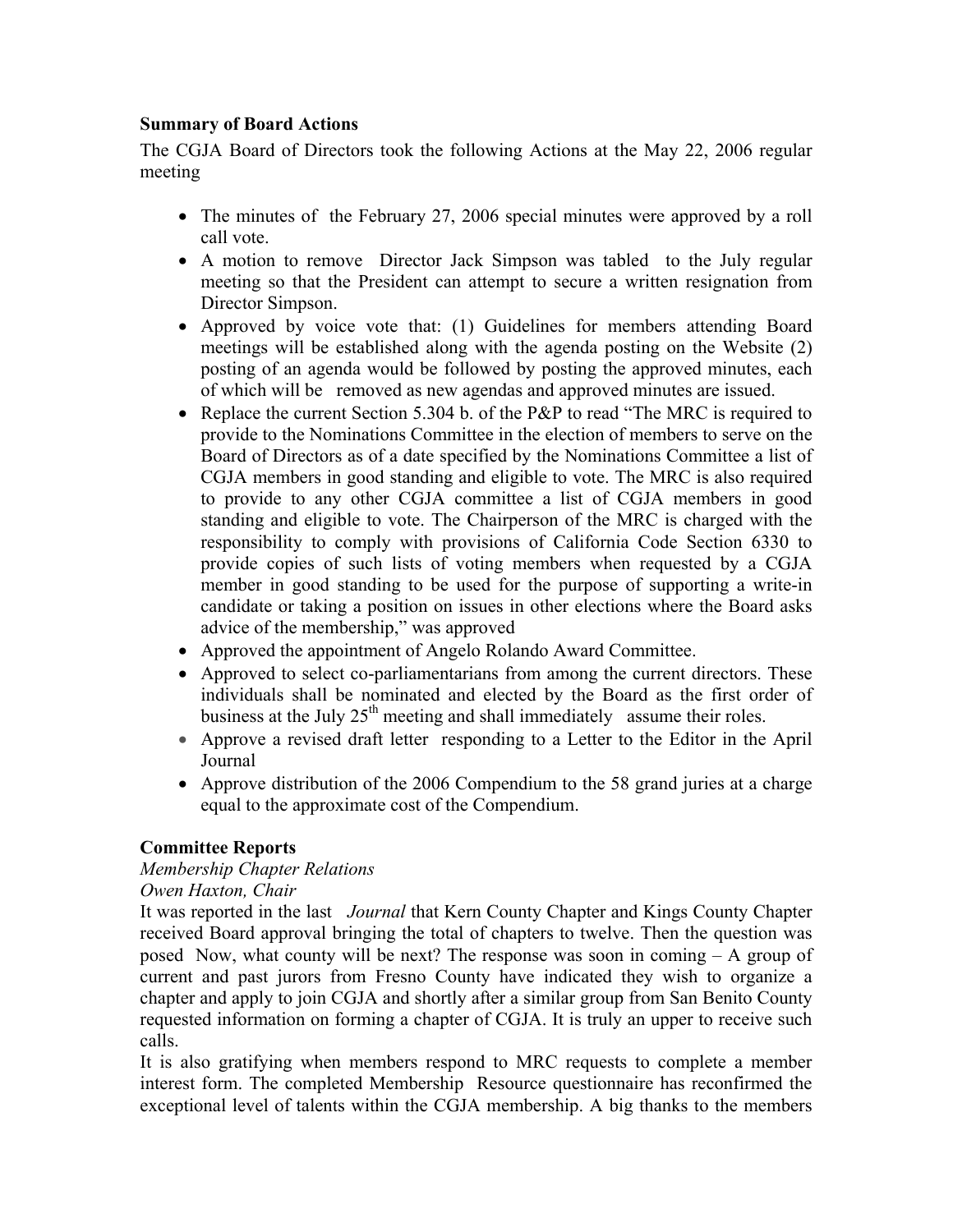<span id="page-3-0"></span>who responded. Your forms have been forwarded to committee chairs that should be contacting those members shortly. When next you speak to MRC committee members Paul Libeu and Ray Hoffman, express your appreciation to them for coordinating this effort."

But to the pressing business of today - Membership renewal. I would like to say that renewals are coming in just like in past years, but as this is my first year in this position I can only report that as of July 20 there were 140 new and renewal applications. Over the past five years CGJA has averaged 333 members. So, are renewals normal? Looks like we need about 200 renewals before the grace period ends on August  $29<sup>th</sup>$ .

Now is the time to renew.

O. K. you ask what you get for your dues? You have the opportunity to elect 24 of your fellow members to the Board of Directors. You receive their time, their energy and the product of their effort at no additional charge to you. Training sessions are provided by CGJA and are staffed by your fellow members without receiving a stipend. The most visible benefit is of course, the six copies of the *Journal* you receive each year. Perhaps the most important benefit of which you are hardly aware, as a group, CGJA volunteers are representing each of you in our efforts to monitor new proposals by State Government and address proposed changes to the California Grand Jury System before they are enacted by the legislature.

I could go on, but the guideline is 300 words.

In conclusion, I am getting my money's worth. I hope you think you are. See you on the Treasurers books as a paid-up voting member in good standing.

# **Operations**

### *Les Day, Chair*

You have reached ACTIVITY CENTRAL...October 19 is only two months away! Time to finalize plans for attending the CGJA 25th anniversary annual conference. Fine time of the year to visit Redding and share in the celebration with other grand jurors from throughout California. Complete details of the gathering are found in this issue of the Journal and at <www.cgja.org>, including the tour and welcome dinner scheduled for October 18 (3:00-9:40 pm). SEE YOU SOON!

Kudos to Anthony Noce and all Kern County for supplying a treasure trove of past Grand Jury Final Reports. A total of thirty-two counties and one hundred twenty documents were contributed to the historic preservation and now, archiving of important records from California civil grand juries going back to 1963. Thanks to CGJA President Jerry Lewi for the matrix of reports found and shipping logistics. Also of note, Tuolumne County has joined the ranks of electronically available websites, including a "ten-year index" of reports.

My thanks to Orley Ryals for his guidance in finding the link.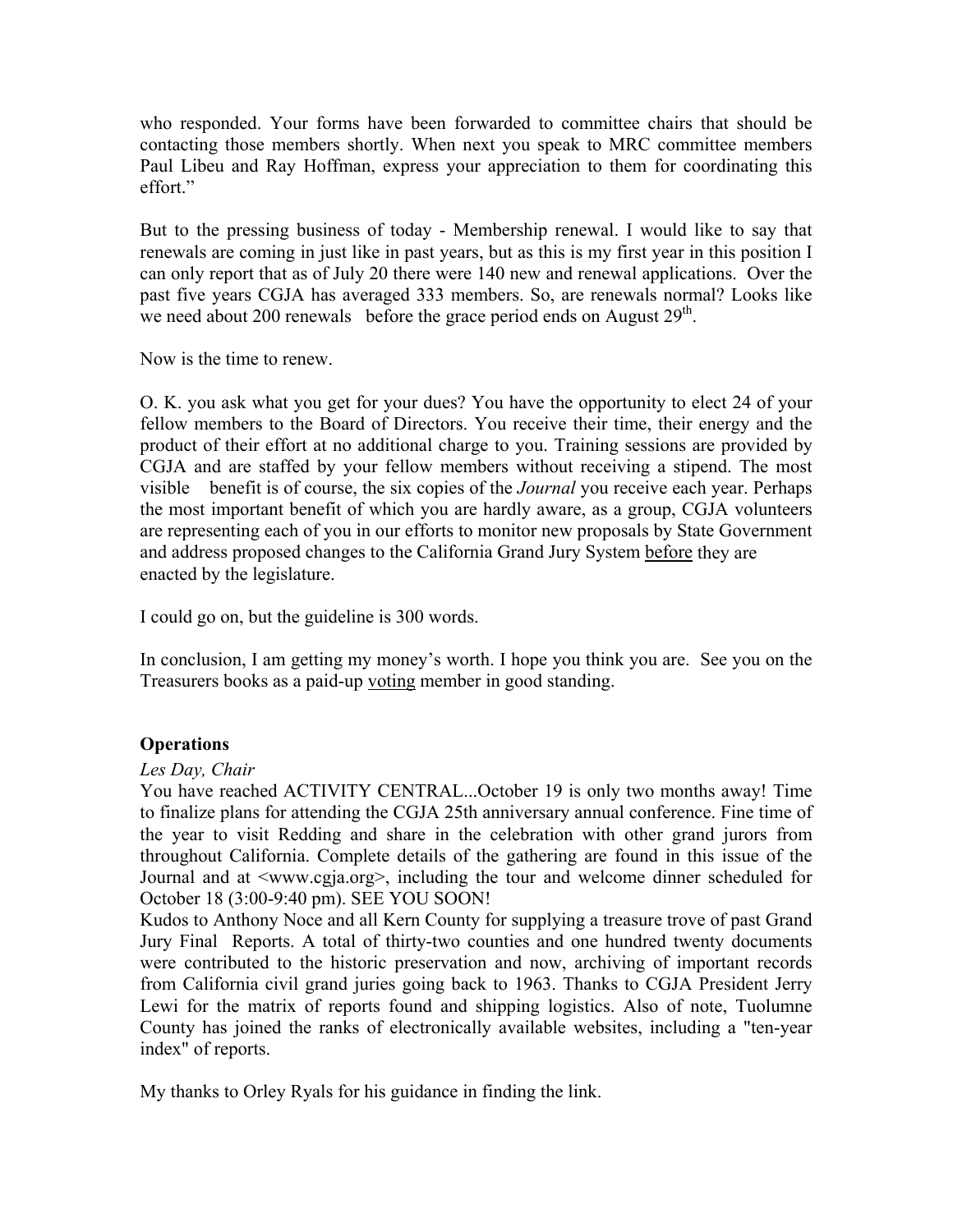<span id="page-4-0"></span>One last challenge, (of course, you've read this far)...let me hear from all of you in the next two weeks on your preference for the CGJA 26th annual conference (mid-Oct., 2007) at: A) Wyndham Hotel, San Jose or B) San Francisco (city or airport area). Please respond to:  $\epsilon$ bearpaws@sunset.net $>$  or (530) 778-3368 phone/fax.

# **Training**

# *Sherry Chesny, Chair*

The Training Committee is pleased to report that its 2006 re-introduction of a truly Southern California seminar venue was a success. First tried in 1999 with the support and encouragement of the LaVerne School of Law, and then discontinued due to anticipated attendance problems, adding a seminar south of the Tehachapi's has long been a goal of CGJA. Southern California has large, but relatively few, counties so that it is difficult to get enough jurors to attend a training event to warrant the event's cost. However, this year 65 jurors from Imperial, Inyo, Orange, San Bernardino, San Diego and Santa Barbara counties attended the two day program in Fullerton, and appeared quite satisfied with the program. The Training Committee wishes to thank the CGJA Board for making the leap of faith that was required to underwrite this program.

# **From Here and There!**

*Grand Jury gets news of foreman's death before a ceremony By Michelle L. Klampe, Ventura Star* 

It was supposed to be a celebration, but the annual Grand Jury discharge and installation ceremony was instead a somber affair after jury members learned the foreman who had led them through their work all year had died.

"My sad news to report to you is the foreperson of the 2005-2006 Grand Jury, Jim Dekker, died this morning," Presiding Judge John R. Smiley told a shocked audience in the Ventura County Hall of Justice.

James "Jim" Dekker, 70, of Thousand Oaks, served two terms on the 19-member Grand Jury, which is charged with investigating citizen complaints and oversight of local government. Dekker, who had a history of cardiac problems, died of natural causes at his home early Friday morning, according to the Ventura County Medical Examiner-Coroner's office.

The jurors, who were sequestered upon their arrival so they could be told of Dekker's death, filed into the courtroom, many of them clutching tissues and wiping away tears. Forewoman pro-tem Esther Bleuel presented the jury's final report on behalf of Dekker.

"Those of you who knew Jim personally know he was honored and proud to be the foreperson of this Grand Jury," Bleuel said. "The hallmark of this Grand Jury has been integrity, congeniality and a common sense of purpose."

Smiley, who got to know Dekker during his service on the Grand Jury, lauded the foreman and the rest of the jurors for the year of work they put in, calling it "government at its best."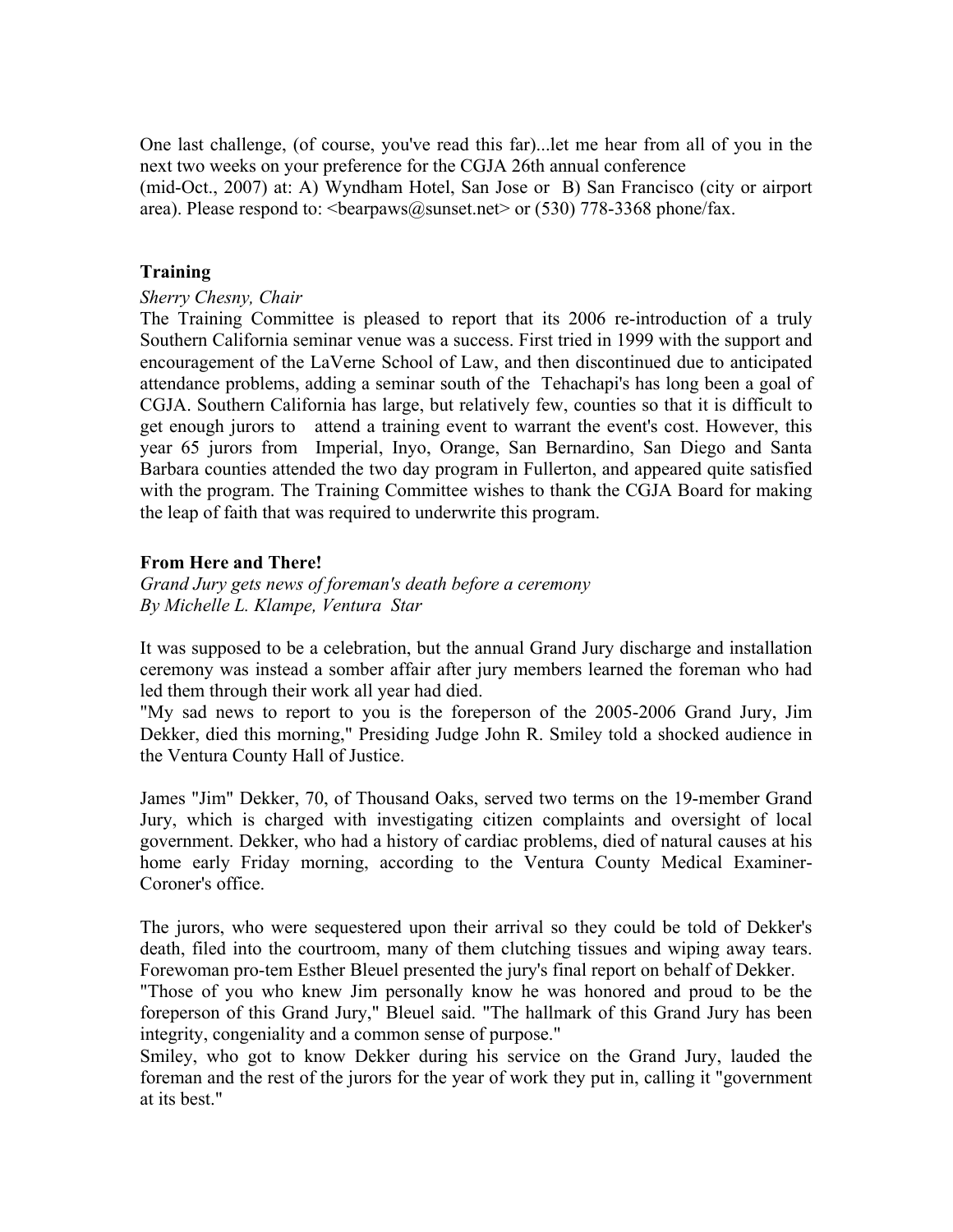<span id="page-5-0"></span>"I could not be more proud of what this Grand Jury has accomplished," he said. In all, the Grand Jury issued 11 reports on a wide range of issues, including affordable housing in the county, violations of the Brown Act and municipal codes by members of the Thousand Oaks City Council, and budget issues at the Ventura County Community College District.

The jury also tackled the controversial Channel Islands Harbor dispute, issuing a report Monday clearing the harbor's director of charges of malfeasance brought by Supervisor John Flynn. After reviewing documents, testimony and public meetings, the jurors found "no basis for allegations of corruption, favoritism, fraud, or impropriety" involving the awarding of contracts or long-term leases at the county-owned harbor in the Oxnard area. To ensure the Grand Jury's work continues to be strong in the future, Smiley is planning to establish an advisory group of Grand Jury alumni that will help with future jury selection and provide other assistance. Dekker brought the idea to Smiley about three weeks ago, and the judge agreed it was a good one.

"Quite simply, it's going to be the Dekker group," Smiley said. "It's one thing we could do in Jim's memory to preserve the Grand Jury system into the future."

# **Chapter News**

### *Solano Chapter*

### *By Wanda Kiger-Tucker, President*

The Solano County Fourth Annual Picnic was enjoyed by all despite the heat wave. Many thanks to our host Don Pippo for his quality food, gracious service, and beautiful private park. The barbecue ribs, pork, and chicken were outstanding as always!

The Chapter was disappointed when no word was received earlier in the summer regarding training support for local seminars. We have provided a support team to the Training Committee for seminars at Sacramento, Concord, or Walnut Creek for five years and were looking forward to doing so again. On the assumption that we had summarily dismissed, without notice, most of us had made other plans. Then, at the midnight hour, only two weeks prior to the training date, we received a phone call plea for volunteers to help at the Concord training seminar. A few members who had no other commitments with the spirit to help out immediately volunteered to assist the CGJA at Concord. Special thanks is extended to those Solano members that went to the training seminar rescue. Perhaps we will be given the opportunity to provide our support in full force again next year.

### **To Members Of The California Grand Juror's Association**

Nominations for election to the CGJA Board of Directors are open. *By Diane Masini Nominating Committee Chair* 

Nominations for election to the CGJA Board of Directors are open. We are seeking new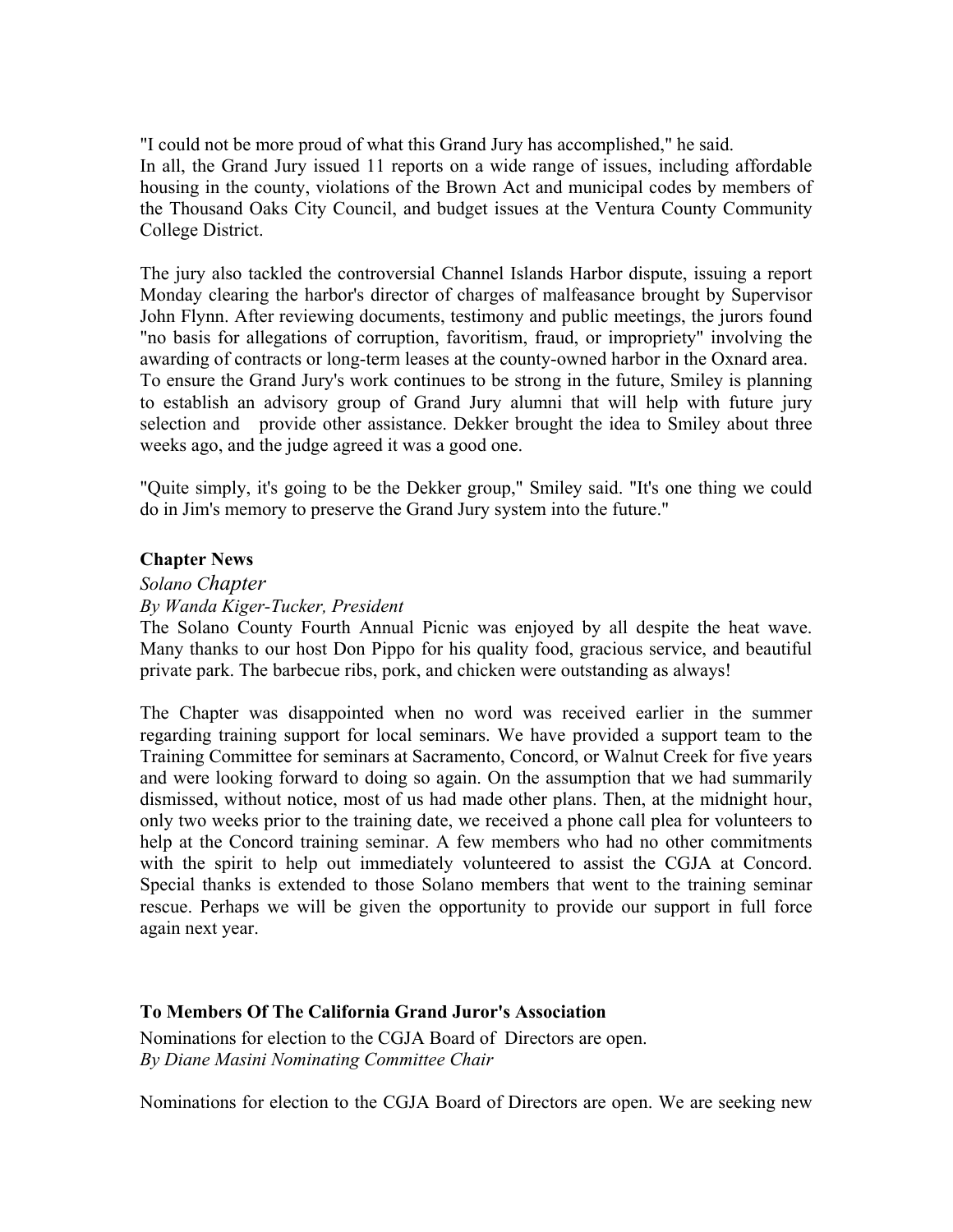<span id="page-6-0"></span>nominees as there are several Directors currently serving who will not seek reelection. Having new Directors each year brings fresh ideas and energy to the Board. Every year we elect one-half of our Board of 24 Directors, four from each of our three regions. Directors are expected to attend monthly telephonic Board and committee meetings -and serve on at least one of our standing committees (Finance, Legal, Operations, Public Relations, Membership and Training). The term of office is two years.

To be eligible to have your name placed in nomination as a Director for the CGJA, you must have paid your 2006-07 dues by August 10, 2006 and be an active, regular member of CGJA.

The deadline for applying for nomination is August 10, 2006. When confirming that you wish to have your name placed in nomination, we ask that you submit a 100-word biography to the Nominating Committee Chair, Diane O. Masini. Please include in the bio, your activities within the CGJA, including Chapter activities; what standing committee( s) would be of interest to you; and your county and the grand jury year in which you served. Also, please include any professional experiences relative to association activities and your views on what makes an effective board.

Listed below are the members of the Nominating Committee by region. If you wish to have your name placed in nomination, please contact your region member or me, directly. If you wish to nominate a CGJA member for election to the Board of Directors, please confirm with that member that he/she will run if nominated and serve if elected. NORTH: Tim Colbie, Ph: 530 624-4656, email: <tcolbie@vacation.com> Diane O. Masini, Ph: 530-272-7690, email: <domasini@sbcglobal.net> CENTRAL: Bill Bowen, Ph: 415-776-4244, email:  $\text{<}$ bbowen7@comcast.net > Owen Haxton Ph: 415-883-3275, email: <hornet5@pacbell.net> SOUTH: Lew Avera, Ph: 949 388-8910, email: <lewavera@cox.net> Jennie Forbes Ph: 559-625-0960, email: <forbes m@sbcglobal.net>

### **Candidates For Election To The Office Of CGJA Director**

SUMMARY OF INFORMATION *by Diane Masini, Chair, CGJA Nominating Committee* 

The following is intended to provide to those who stand for election to the Board of Directors of CGJA, general information that may be of value to a candidate for the Office of Director, CGJA.

*CGJA is a statewide organization incorporated as a nonprofit tax-exempt California corporation. This corporation is governed by a BOD composed of 24 Directors, 12 of whom (four from each of the three regions) are elected each year. The term of office is two years.* 

A candidate is required to be a member in CGJA in good standing:

1) Have been impaneled as a Regular Grand Juror and completed their term of impanelment;

2) Have applied to CGJA for membership and been accepted;

3) Membership dues for membership year 2006-2007 must be current.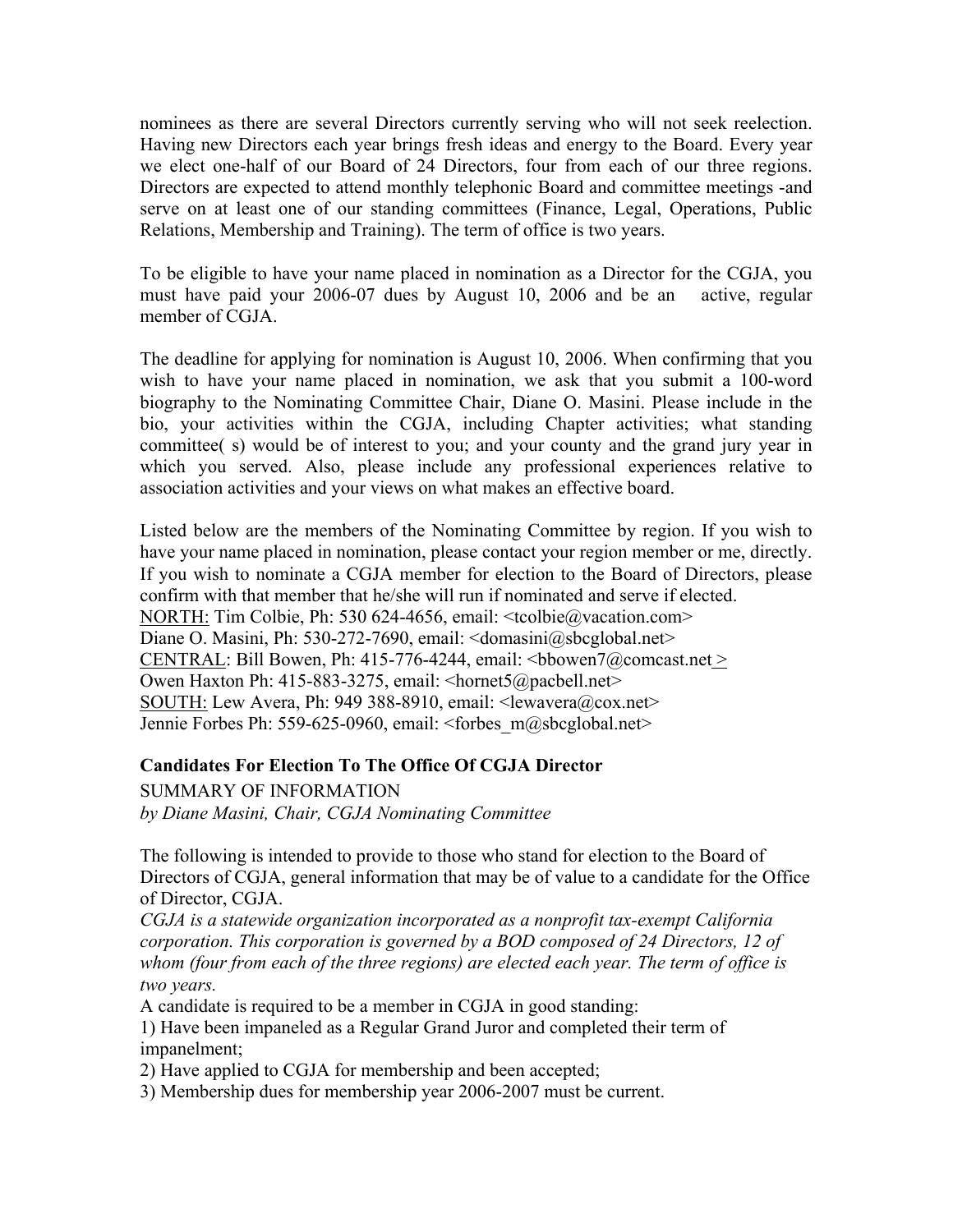<span id="page-7-0"></span>To become a candidate for election to the office of Director: 1) Be nominated by a fellow member in good standing; 2) Be nominated by a CGJA Chapter in good standing,; 3) Be suggested for nomination by an Independent Association; 4) Agree to be a candidate and provide a 100-word statement of qualifications to be included with the ballot (the latter is not an absolute requirement)

As a successful candidate elected to the office of Director, you are:

1) Expected to participate in telephonic meetings of the Board of Directors (BOD) unless excused by the President. Regular meetings are currently scheduled on a bi-monthly (six meetings per year) basis. Special meetings of the BOD may also be convened; 2) Expected to serve on one or more Bylaw, Standing and/or Board committees; Committees established in the Corporation Bylaws are: 1. Executive committee, 2.

Nominating committee and 3. Ad Hoc Bylaw committee.

Standing committees identified in CGJA Policies and Procedures Guidelines are: 1. Finance committee; 2. Legal committee; 3. Membership Relations committee; 4. Operations committee; 5. Public Relations committee and 6. Training committee.

Board committees described in the Policies and Procedures Guidelines are: 1. Angelo Rolando Memorial Award committee and 2. Audit committee

Additional information is available for review on the web site at <www.cgja.org.> Go to Bylaws, Article 6 DIRECTORS for a more detailed description of

Director responsibilities.

# **From the Mailbox**

# **Busy to attend to business**

*By Clarence Dilts*  Editor:

While CGJA president Jerry Lewi and the Board members supportive of his leadership were apparently sufficiently concerned to hold "Special Meetings" re: preparing a response to my opinion letter in the April Journal, they have ignored and violated California Corporation Codes (again). Corporation Code 6321 (a) reads: "Except as provided in subdivision (c), (d), or (f) the Board shall cause an annual report to be sent to the members not later than 120 days after the close of the corporation's fiscal year." The end of CGJA's fiscal year is 31 December. One hundred twenty (120) days thereafter was April 30. There was no financial report to the membership in the April or June Journal nor did I receive such report in the mail.

Lewi and his supporters, having blown a healthy budget surplus, principally on questionable attorney fees, were recently reduced to a point where Lewi offered to use his credit card (I assume CGJA credit card) to pay current bills until anticipated income was realized.

It appears to me that Lewi and his supporters have either willfully or negligently evaded publishing the financial report to the membership to avoid raising questions about the financial stability of the Association -- no small embarrassment -- and their failure to exercise their fiduciary responsibilities.

Additionally, CGJA Policy and Procedure (5.102 (b) reads: "The Finance Committee shall plan and manage the budget preparation process... The process shall be planned and executed to permit a proposed budget to be published in a spring edition of the CGJA Journal.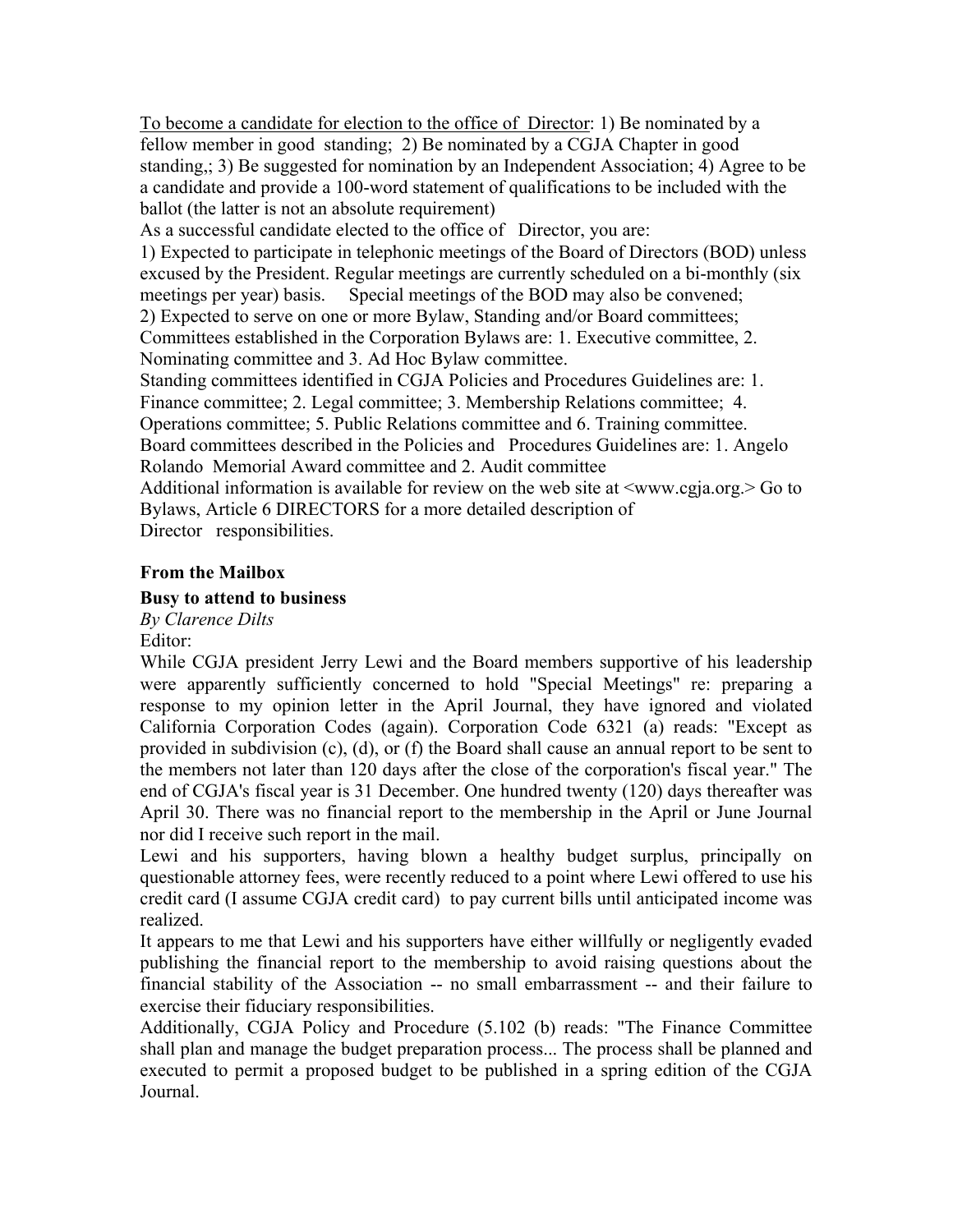<span id="page-8-0"></span>Perhaps they'll need more "Special Meetings" to compose a response to the questions raised here.

It appears to me that the CGJA not only needs new leadership, it needs appreciable change in Board membership. Elections are not too far off.

### **Grand Jurors Association of Orange County**

 *By Director and GJAOC member Rose Moreno* 

### CGJA Training at Four Points in Fullerton

In 1999 CGJA initiated a training program for incoming grand jurors in collaboration with the University of La Verne College of Law. One of the prime movers of the event was Audrey Lynberg of West Covina in Los Angeles County. The following years saw the development of the program geographically concentrated in the central and northern parts of the state under the direction of Sherry Chesny of Placer County. Although there have been one-day, one-county sessions provided in the southern region, it was not until this summer that part of the state welcomed the return of a full two-day training seminar along with the return of Audrey Lynberg. Aiding Audrey at the registration table as volunteers at Four Points in Fullerton on July 17 and 18 were Grand Jurors Association of Orange County Directors Hiro Kranz, Joe Moreland, Bob Fauteux and Rose Moreno. Bill Selditz and Bill Turner from the Los Angeles Chapter took the train to Fullerton to help out on Tuesday.

Comments such as, "This is well-organized! The seminar is worth-while. I'm so glad I came." indicated the general sentiments of the participants. Hopefully in response to such reactions CGJA will opt to return yearly with its full training seminar to the southern region.

### **Ballot Measure To Be Submitted To Membership**

When you receive your ballot in September for the annual election of directors, you will see included a separate measure regarding a possible change to our bylaws. The board decided to submit this issue to the membership for a vote, as allowed, and in some cases required, by California law. Please look for this, consider the issue carefully, and return the ballot with your vote for directors.

If you paid your 2005- 06 CGJA dues by August 31, 2006, you are eligible to vote for the election of directors and the ballot measure. Remember that there will likely be more candidates than open seats, so your vote will count.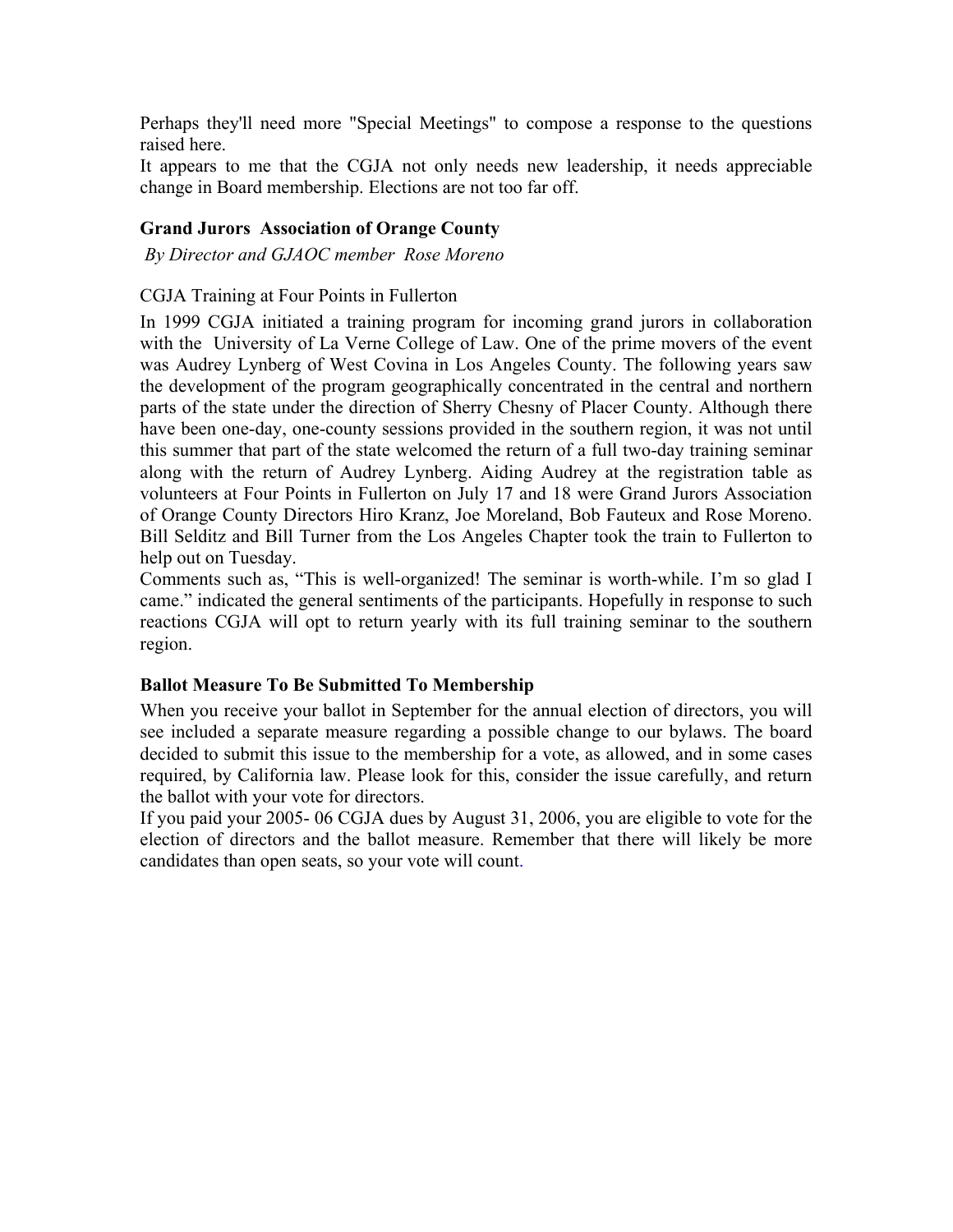### <span id="page-9-0"></span>**Juries in the news**

*Diversity Sought In Grand Juries Survey Shows More Than Half Don't Reflect The Makeup Of The Counties They Represent. By Pamela Martineau -- Bee Staff Writer* 

 More than half of the 38 county officials who responded to a California Grand Jurors' Association survey in 2004 said their grand juries did not reflect the demographic makeup of the counties they represented.

"Absolutely it is a problem," said Jerry Lewi, president of the CGJA. "We need representation of the entire community."

Lewi added that the outreach efforts by county officials to find people to serve on grand juries vary throughout California and could use some changes to ensure that people of diverse ethnicities, races, ages and genders are adequately represented on the panels.

The CGJA is a nonprofit association of past and present grand jurors that seeks to improve grand jury service in the state.

The issue of minority representation on grand juries came into the limelight earlier this month when the head of the Yolo County Housing Authority sued in federal court to block the empaneling of this year's Yolo County grand jury on the grounds that the county has systematically excluded Latinos, Asians and other minorities from serving.

David Serena, the embattled former executive director of the YCHA, filed the lawsuit in federal court along with five other Latino employees of the YCHA. They claim their agency, which has been the subject of scathing grand jury reports numerous times in the past decade, is being targeted by grand juries with members who have personal and racial bias against them.

On Monday, U.S. District Judge Frank C. Damrell Jr. asked attorneys on both sides to submit more information on their respective positions. A hearing on procedural issues in the case is scheduled Aug. 4.

Serena resigned Saturday after an independent investigator hired by Yolo County to look into grand jury charges against the YCHA released a report recommending that the county disband the agency's governing board.

The report, authored by retired Placer County Judge Richard L. Gilbert, said most of the Yolo County grand jury's charges against the YCHA are unfounded. The investigator did find, however, that the YCHA improperly used restricted funds to remodel its offices and to acquire property, both in violation of state and federal funding rules.

Gilbert recommended that the Yolo County Board of Supervisors dissolve the housing commission -- the governing board that oversees the agency -- and step in to run the YCHA.

Yolo supervisors will vote on the issue today.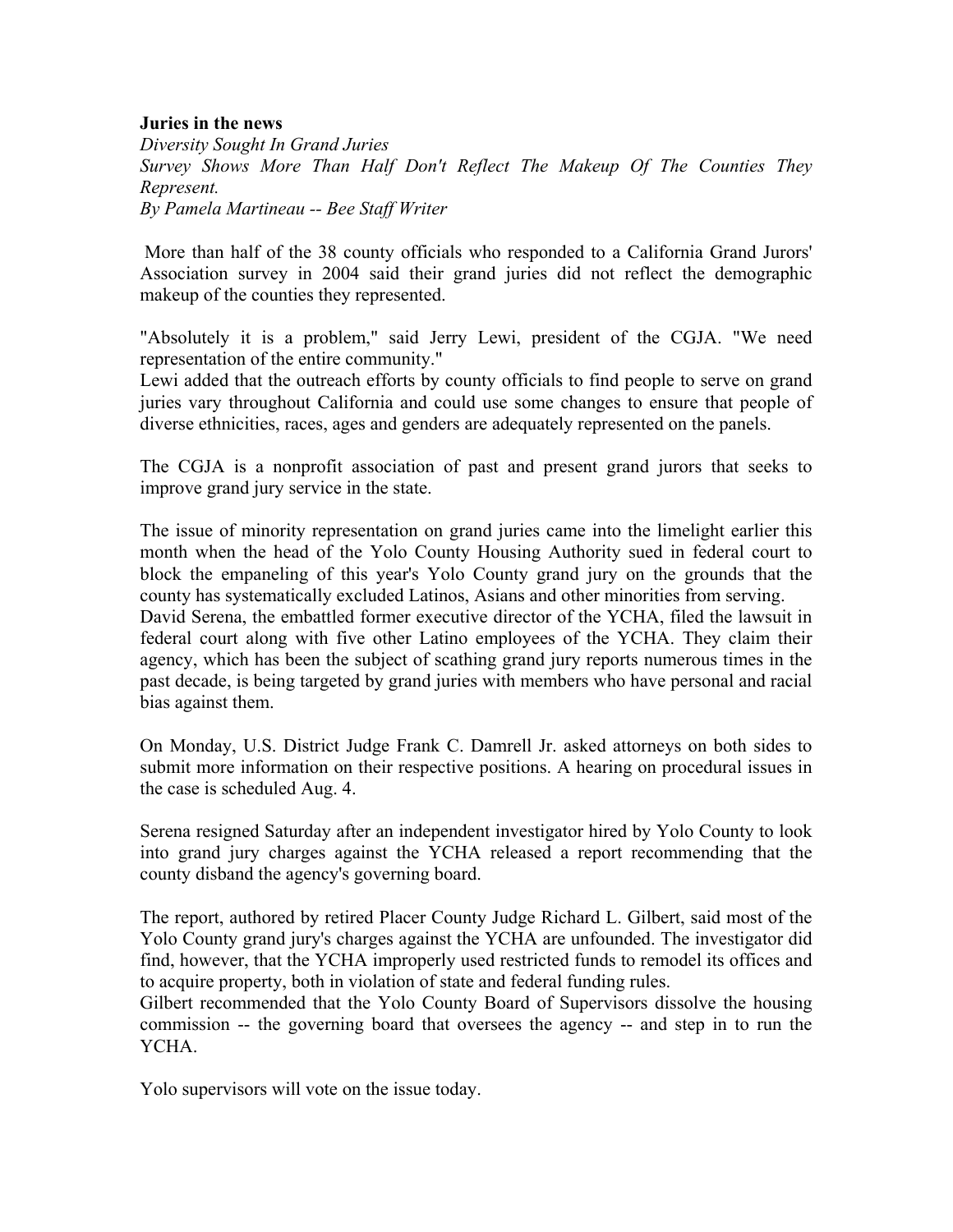In the meantime, Serena's lawsuit has raised the question of how grand juries select jurors and whether they represent a community's demographics.

The rules governing empaneling grand juries are outlined in the California Penal Code. The rules mandate such things as how much a juror should be paid (\$15 a day) and how many should serve on a grand jury (19), but they say little about how to select jurors. The rules state that a judge should select the jurors' names randomly from a screened applicant pool, but do not indicate how to assemble the pool, other than to try to obtain jurors from each of a county's five supervisorial districts. Jurors must be county residents, at least 18 years old and U.S. citizens. Convicted felons are ineligible. The statute empowers grand juries to investigate local government and to bring criminal indictments. In the Sacramento region, grand jury recruitment varies only slightly by county.

Yolo County officials gather an applicant pool by advertising in local newspapers and sending letters to community groups. Jim Perry, court executive officer, said the county tries to obtain a diverse group by soliciting through ethnic groups, such as the Hispanic Chamber of Commerce. Like other counties, the jurors are randomly selected by drawing names from a box.

In Sacramento County, officials send out about 5,000 queries to potential grand jurors, taking names from voter registration rolls and Department of Motor Vehicles records. Sacramento court officials also query community groups and publish a notice in The Bee. Some 90 people applied this year, said Pam Reynolds, a spokeswoman for the courts. About 70 of those who applied were eligible and had their names put in a box to be selected randomly, Reynolds said.

In Placer County, officials publish notices and solicit through community groups, but do not use voter rolls and DMV addresses. This year, about 35 people applied, said Yvonne Lewis, business manager for the grand jury.

Two years ago, Solano County officials changed their recruitment procedures, abandoning an old method of having elected officials nominate candidates. Now they solicit through local newspapers Diversity sought in grand juries

and place an application online, said Jamie Harrison, administrative assistant to the grand jury. This year they selected jurors from a pool of about 30 people.

Lewi, from the grand jurors' association, believes that community outreach is the best way to get diverse juries. The Ventura County grand jury, on which he served, recently ran an insert in a local newspaper describing what grand juries do and how to apply. The insert was published in Spanish and English.

Lewi added that many counties use their trial juror rolls to empanel separate criminal grand juries, which district attorneys use to gain a criminal indictment. The method is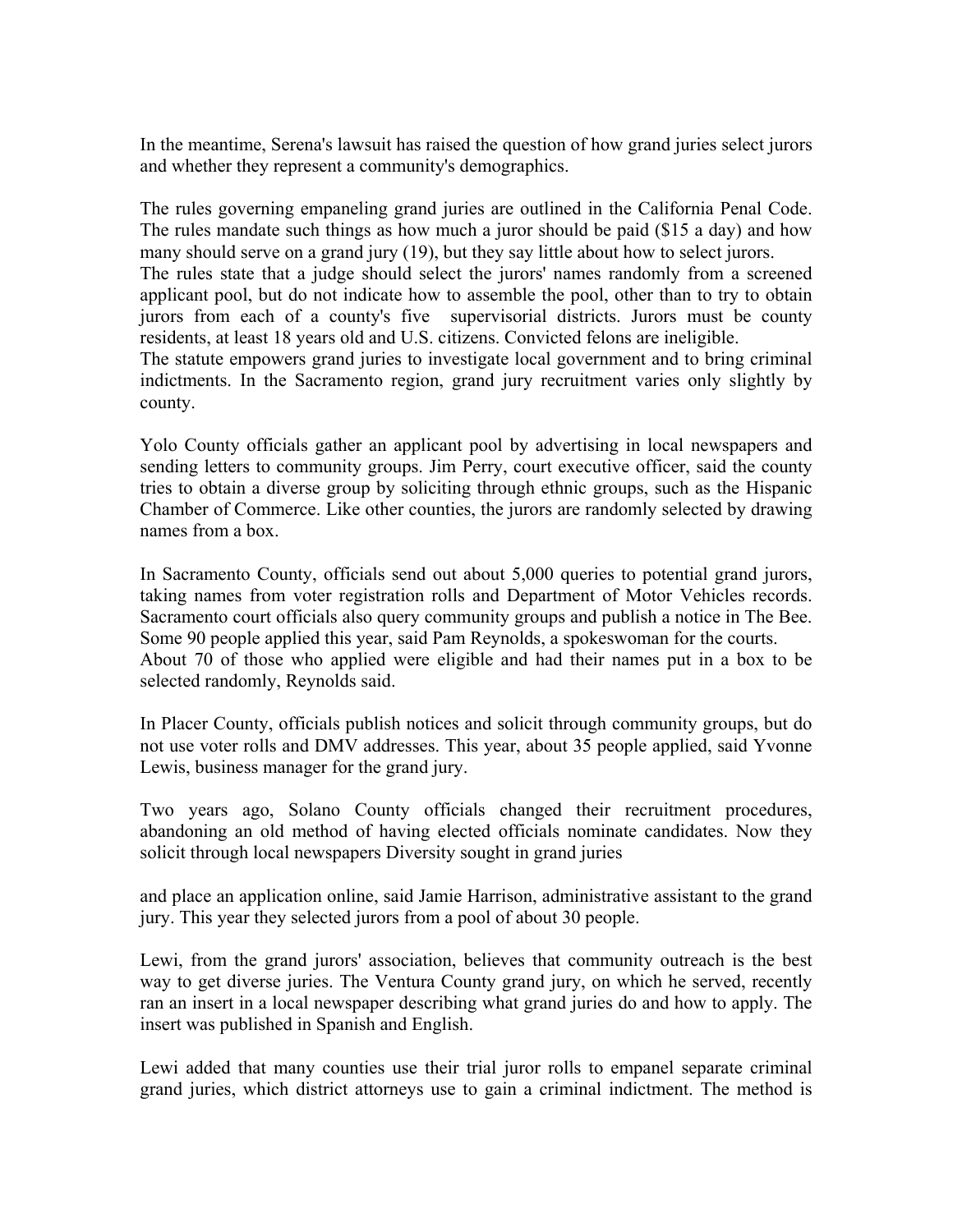<span id="page-11-0"></span>used because there have been successful legal challenges to grand jury criminal indictments on the grounds the jury was not ethnically diverse.

Lewi said he knew of no such successful legal challenges for grand juries investigating local government.

### **New Grand Jury Gets Plenty Of Advice**

*Editorial San Luis Obispo Tribune* 

Be thorough, be unbiased, be independent and be reasonable A n effective grand jury is bound to raise some hackles - that comes with being a good watchdog. Grand juries should have the courage to take on tough issues, even at the risk of offending officialdom. As it sets its agenda for the coming year, we urge our newly seated 200G07 civil grand jury not to shy away from controversial subjects.

At the same time, grand jurors would do well to remember that it takes just a few missteps to taint months of hard work.

A jury that turns out erroneous, superficial or otherwise questionable reports undermines the credibility of all of the dedicated volunteers who spend untold hours poring over records, interviewing witnesses, walking the halls of local government agencies - all for a stipend of \$15 per day.

And once a jury's reputation is tarnished, that makes it that much easier for officiaIdom to ignore its ecommendations, no matter how on target they may be.

Given the demands and the challenges of jury service, we have been fortunate in San Luis Obispo County to have so many individuals willing to volunteer.

The 2005-06 jury was especially productive, turning out 25 sep arate reports. It took on a number

of diverse and challenging issues: protection of oak trees; citizen advisory councils; racial tensions at Atascadero High; resources for battered women; expenditure of public funds by the Los Osos Community Services District are a few.

That jury is to be commended for shining a light on such important issues that deserve our attention.

We also like the fact that the jury released its reports as soon as they were completed, rather than waiting until the end of the year and releasing them en masse.

That helped ensure the reports got the notice they

deserved.

To be sure, not all the reports were well received. A few were criticized for being too general, for containing inaccuracies, for being based on incomplete information and, in some cases, for recommending actions that agencies already had taken. Some of that backlash is to be expected - agencies and individuals

criticized in grand jury reports often fire back, whether the grand jury is in SLO, Sacramento or Santa Barbara County.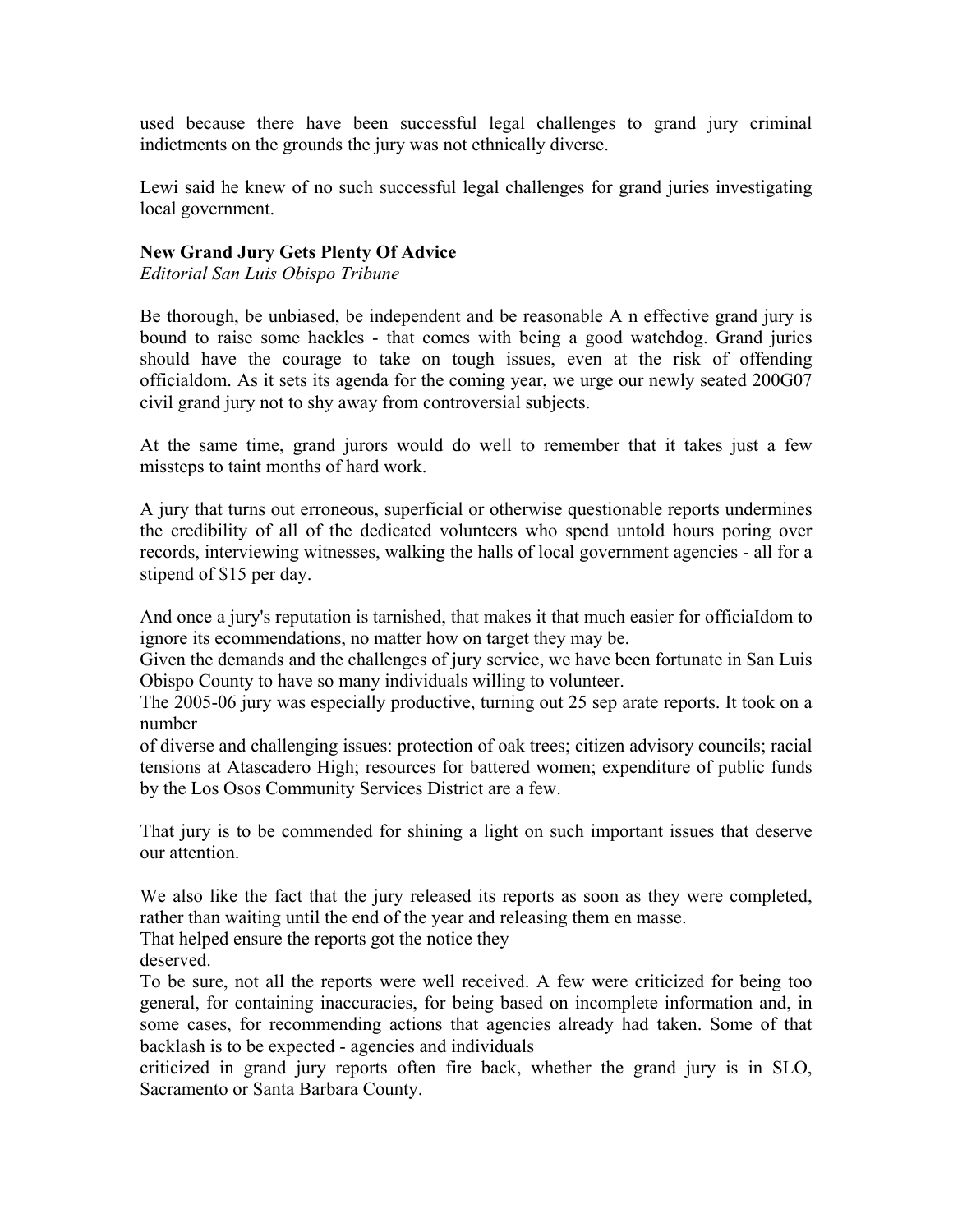But not all the criticisms can be easily dismissed, particularly those surrounding the jury's report on the county Planning Commission. In that case, the jury was accused of shoddy work, of bias, of failing to follow its own guidelines, which require that jurors interview witnesses from all sides of an issue.

We bring this up, not to engage in another round of finger pointing, but to illustrate how vital it is for grand jurors to be scrupulously thorough in their investigations and to avoid even the appearance of bias.

As the training manual for the California Grand Jury Association points out, "A grand jury investigation must not be, or even appear to be, politically or personally motivated."

Our new grand jurors have a challenging year ahead of them.We urge them to approach their task with an open mind, leaving behind preconceived ideas of how government operates, or should operate.

We urge them to conduct thorough and independent investigations, being careful to gather information not just from two sides, but from every side.

We ask that they gather as much local data as possible, rather than relying on statewide reports or generalized studies that may or may not apply to our county.

And finally, we urge them to come up with feasible recommendations that take limited budgets

and other constraints into consideration - not wish lists that don't have a chance of being implemented.

Our grand juries provide an invaluable service. They draw attention to the problems facing some of our most vulnerable citizens. They pointed out some of the shortcomings of our local government agencies. And when credit was due, they praise those agencies and programs that have done a good job.

Grand jurors, past and present, deserve our thanks, our admiration and, most of all, our support in carrying on the work they begin.

Remember, as a watchdog organization, a grand jury can sound the alarm. But it's up to all of us to make sure the alarm is heeded by those in charge.

Specific suggestions for the civil qrand jury

- The California Grand Jury Association's training manual has a number of valuable guidelines. Here are some we would like our grand jury to consider:
- Carefully plan investigations, and don't allow them to wander off target.
- Don't tackle too much. "Better to do a few topics in depth than many topics superficially," the manual advises.
- Be skeptical. Don't rely on research done by anyone outside the jury—that includes written complaints submitted to the grand jury, staff reports and yes, newspaper articles.
- Obtain information from at least three sources. While it's helpful to include